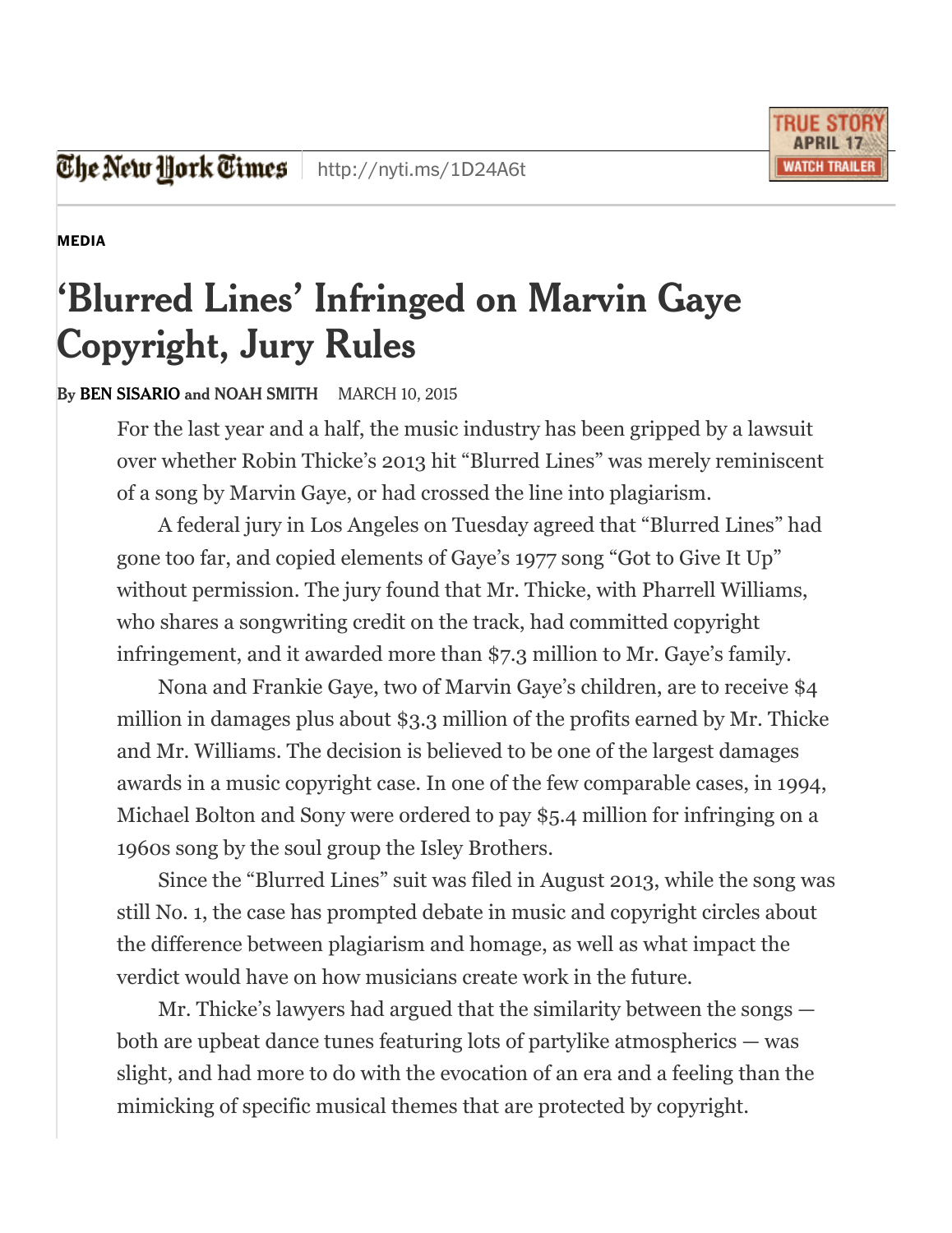But speaking to reporters after the verdict was announced, Richard S. Busch, a lawyer for the Gaye family, portrayed the ruling as a refutation of that view.

"Throughout this case they made comments about how this was about a groove, and how this was about an era," Mr. Busch said. "It wasn't. It was about the copyright of 'Got to Give It Up.' It was about copyright infringement."

Neither Mr. Thicke nor Mr. Williams was in court on Tuesday. But in a joint statement, they said that "we are extremely disappointed in the ruling made today, which sets a horrible precedent for music and creativity going forward."

Howard E. King, a lawyer for Mr. Thicke and Mr. Williams, said that his clients were considering their legal options but he declined to be more specific. (Noting the fame and fortune of Mr. Thicke and Mr. Williams, however, Mr.  $King - a wry$  voice inside and outside of the court  $-$  said that the verdict "is not going to bankrupt my clients.")

The jury decided that while "Blurred Lines" infringed on the copyright of "Got to Give It Up," Mr. Thicke and Mr. Williams had not done so willfully. Clifford Harris Jr., better known as T. I., who contributed a rap in the song, was found not liable. According to an accounting statement read in court and attested to by both sides, "Blurred Lines" has earned more than \$16 million in profit.

The case was unusual not only for its large damages award but for the fact that it reached the level of a jury verdict at all. Music executives and legal experts said that while accusations of plagiarism — and accompanying demands for credit and royalties — are common in the music industry, it is rare for a case to progress so far.

"Music infringement claims tend to be settled early on, with financially successful defendants doling out basically extorted payoffs to potential plaintiffs rather than facing expensive, protracted and embarrassing litigation," said Charles Cronin, a lecturer at the Gould School of Law at the University of Southern California, who specializes in music copyright.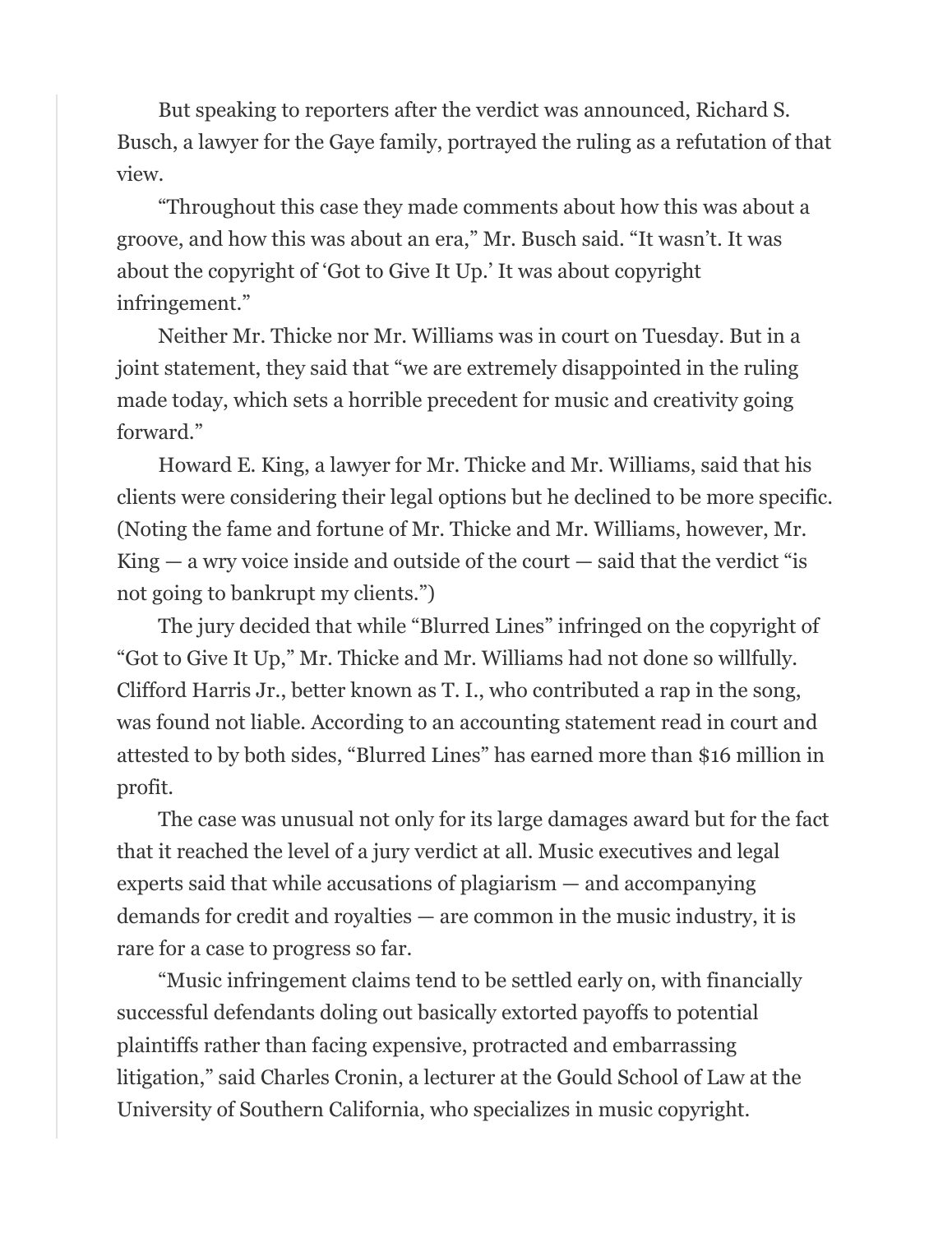The eight jurors in the case were instructed by the judge, John A. Kronstadt of United States District Court, to compare "Blurred Lines" and "Got to Give It Up" only on the basis of their "sheet music" versions — meaning their fundamental chords, melodies and lyrics, and not the sounds of their commercial recordings.

That led to several days of esoteric analysis by musicologists for both sides, whose testimony was often vociferously objected to by the lawyers. The disputes involved passages as short as four notes, as well as mash-ups pairing the bass line of one song with the vocals from the other.

Yet the case also had plenty of star power and revelations about some of the more unseemly practices of the music business. As part of his testimony, Mr. Thicke performed a piano medley of "Blurred Lines" and tracks by U2, Michael Jackson and the Beatles in an effort to show how easily one song could be shown to sound like another.

He also said that he had been high on drugs and alcohol throughout the recording and promotion of "Blurred Lines," and that while he claimed a songwriting credit on the track, it was Mr. Williams who had created most of it.

"The biggest hit of my career was written by somebody else, and I was jealous and wanted credit," Mr. Thicke testified.

As news of the ruling spread Tuesday afternoon, some legal experts expressed worry about the precedent it set. Lawrence Iser, an intellectual property lawyer in Los Angeles who was not involved in the case, called it "a bad result."

"It will cause people who want to want to evoke the past to perhaps refrain from doing so," Mr. Iser said. "Rather than helping to progress the arts, it is a step backward."

For the family of Marvin Gaye — who died in  $1984$  — the jury's verdict was welcome. In one of the twists of the often complicated case, Mr. Thicke and Mr. Williams sued first, seeking a declaration from a judge to protect them against infringement claims that they said had been made privately by the Gaye family. Nona and Frankie Gaye quickly countersued.

When the verdict was read on Tuesday, members of the Gaye family —